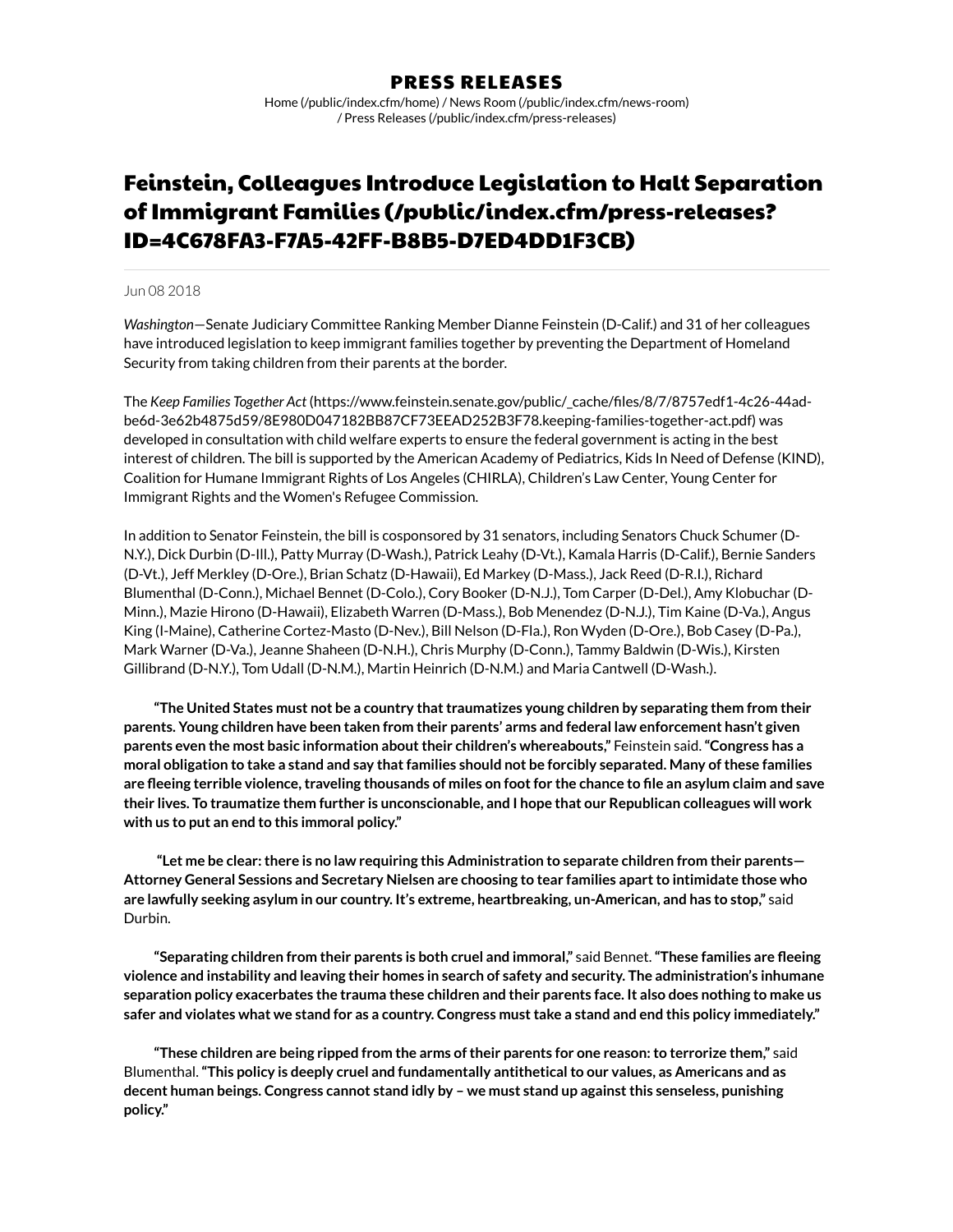**"Matthew 25 calls to care for the least among us, including welcoming strangers in our land. This administration, however, is callously choosing to enforce a policy that not only targets vulnerable migrants who are eeing unspeakable violence in their home countries, but also inicts further trauma by separating children** from their parents," said Carper. "This is a completely unacceptable policy in any nation, let alone one that has, for centuries, led the world by example. It is unprecedented, it is cruel, it is entirely unnecessary and it must stop. The legislation I have introduced with my House and Senate colleagues would keep families from being **needlessly ripped apart, which is, without a question,the right and humane thing to do."**

**"This administration's policy of separating children and parents atthe border speaks of their inhumanity and does not reect our values as a nation,"** said Cortez Masto.**"Most ofthese families are eeing extreme** violence and come here because their lives are threatened. I urge my colleagues to act now and support this **legislation. Congress cannot stand idly by while an overwhelming number of children stay in crowded detention facilities and their parents are leftin the dark as to their whereabouts and wellbeing."**

**"Ripping children from the arms oftheir parents is not border security,"** said Harris.**"Our government** should keep families together not tear them apart. This policy can result in lasting trauma for those children and **their parents. We can keep America safe without being callous."**

"My mom brought my brother and me to this country when I was only seven years old. All of our possessions were packed into a single suitcase and we shared a single room. But at least we had each other," Hirono said.**"The Trump administration's new policy of separating immigrant children from their families is reprehensible and unconscionable. This bill stops ICE from taking this unnecessary and cruel action."**

**"The Trump Administration's policies trample on American values by tearing families apart and demonizing people seeking refuge,"** Kaine said.**"This bill is an effortto protect kids from unnecessary harm by keeping families together and putting in place safeguards for children who have been separated from their parents."**

**"America cannotjustlive by its national values when convenient – it has to be a full-time commitment,"** said King. "The DHS policy that purposely separates children from their parents falls far short of our principles, **and it should be stopped immediately."**

**"There is simply no way sanitize the cruelty of the Trump Administration's policy of forcibly separating** families at the border," said Leahy. "The anguish we are inflicting is evident in the story of each parent who is losing a child – parents who often are fleeing indescribable violence in their home counties. Americans must stand together in condemning family separation, and I am proud to support this legislation to put a stop to it."

"We are not going to stand by as the Trump Administration continues to find ways to forcibly separate immigrant families from seeking refuge in our country - pulling a child from a mother seeking asylum in our country is wrong," said Menendez. "We have a responsibility to ensure children and families are able to apply for **asylum,trafcking protection and other specialized forms of relief withoutthe paralyzing fear of being separated and shipped offto differentfacilities across the country. Only in the Trump era would forcibly tearing** children away from their parents be considered an acceptable policy to uphold our values as a nation of **immigrants. This is shameful, un-American and must stop."**

"This administration is choosing to use the suffering of children and families as political leverage. Let's not **go any further,"** said Schatz.**"Every single member of Congress should be on this bill, because every single member should be against separating children from their parents. Itis inhumane, immoral, and un-American."**

**"Separating children from their parents atthe border, many of them coming here desperate to escape the** terrible violence in their countries, is a policy that is directly at odds with the fundamental values of this nation," said Warner.**"This unprecedented and inhumane practice has been condemned by the U.N., is not rooted in any** law, and could end today should President Trump choose to do so. Instead, the president has used this new **policy to terrorize innocentfamilies as a means of deterring those who are legally seeking asylum in our country. In the absence of moral leadership from the White House, Congress should make it clear thatthe United States of America will continue to stand proud as a country welcoming ofthose seeking refuge from violence, poverty, and prejudice.**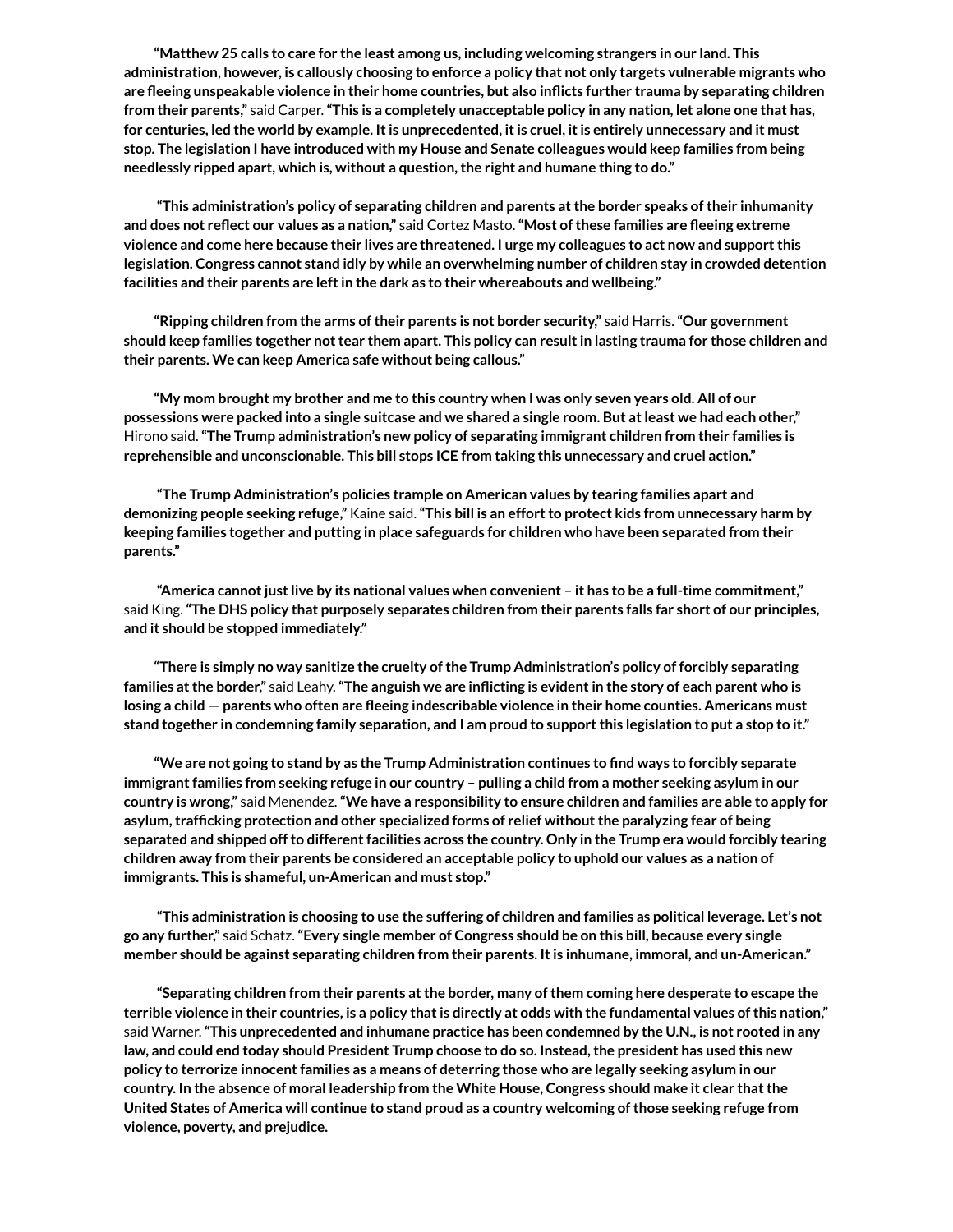**"Because of President Trump's cruel immigration agenda, children are being torn out of the arms of their mothers,"** said Warren.**"Many of these families are eeing persecution and violence, and seeking refuge in our** borders. Ripping families apart is immoral and un-American. I'm glad to work with Senator Feinstein to put a **stop to this dangerous Administration policy."**

**"The American Academy of Pediatrics (AAP) urges an immediate end to the policy that separates children from their parents atthe border. Separating children from their parents contradicts everything we stand for as pediatricians – protecting and promoting children's health. We know that highly-stressful experiences, like family separation, can cause irreparable harm to children's health, disrupting their brain architecture and affecting short- and long-term health. The** *Keep Families Together Act***takes important steps forward to protect families, and the AAP thanks Senator Dianne Feinstein (D-Calif.) for her leadership on this issue,"** said American Academy of Pediatrics President Colleen Kraft MD, MBA, FAAP.

On May 7, 2018, Attorney General Jeff Sessions announced that all adults who arrive at the border would be prosecuted for illegal entry, even if they attempt to seek asylum. This policy, which has never before been pursued, has resulted in parents being separated from their children.

Prosecuting individuals who are seeking asylum may also violate the United States' obligations under international law, including the U.N. convention on refugees and its Protocol.

At a May 24, 2018, Senate Judiciary Committee hearing, Customs and Border Protection informed Senator Feinstein that 658 children were taken from 638 parents during a 14-day period in May, an average of 47 children being taken from their parents each day.

To ensure the bill protects the welfare of children, it allows children to be separated from their parents only in the event they are being trafficked or abused by their parents. To provide an additional layer of protection, the bill provides for an immediate review by a superior upon the recommendation to separate, and only after consultation with a child welfare expert.

Declarations from court filings from immigrant parents separated from their children follow:

#### **Statement by Mirian, part of a class-action lawsuit:**

"My name is Mirian. I am a citizen and national of Honduras and my birth date is December 17, 1988. U.S. border officials separated me from my 18-month-old son when we arrived at the border on February 20, 2018. I brought my son to the United States so we could seek protection from government violence in Honduras.

"I had no idea that I would be separated from my child for seeking help. I have not seen my baby for more than a month. I'm so excited to be reunited with him.

"The immigration officers made me walk out with my son to a government vehicle and place my son in a car seat in the vehicle. My son was crying as I put him in the seat. I did not even have a chance to try to comfort my son, because the officers slammed the door shut as soon as he was in his seat. I was crying, too. I cry even now when I think about that moment when the border officers took my son away.

"While at the Port Isabel Detention Center I was wondering what had happened with my son. I was very worried about him and did not know where he was."

#### **Statement by Mrs. C, part of a class-action lawsuit:**

"I am a citizen of Brazil and am seeking asylum in the United States. When I came to the United States, I passed my initial asylum interview ("credible fear interview"), and am now in immigration proceedings before an immigration judge to seek asylum.

"Although I was seeking asylum, I was convicted of the misdemeanor of entering the country illegally. When a border guard approached me a few feet after I entered the country, I explained I was seeking asylum. I was still prosecuted. I spent 25 days in jail for the misdemeanor.